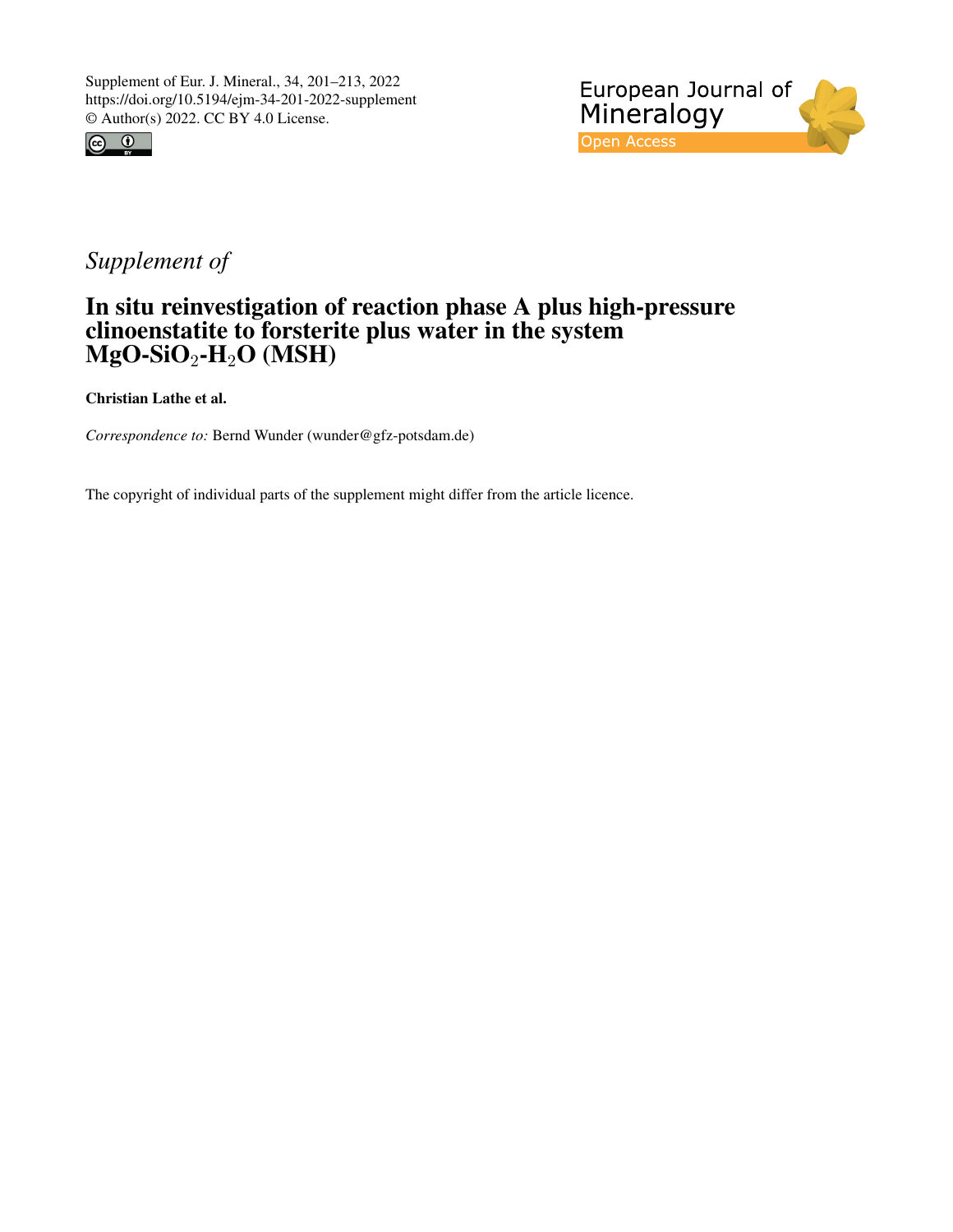Supplementary materials:



Fig. S1: Raman spectra of phase A a) from the starting material and product of run 385 in the OH stretching region; b) in the lattice vibration region; the spectra are different due to different orientations.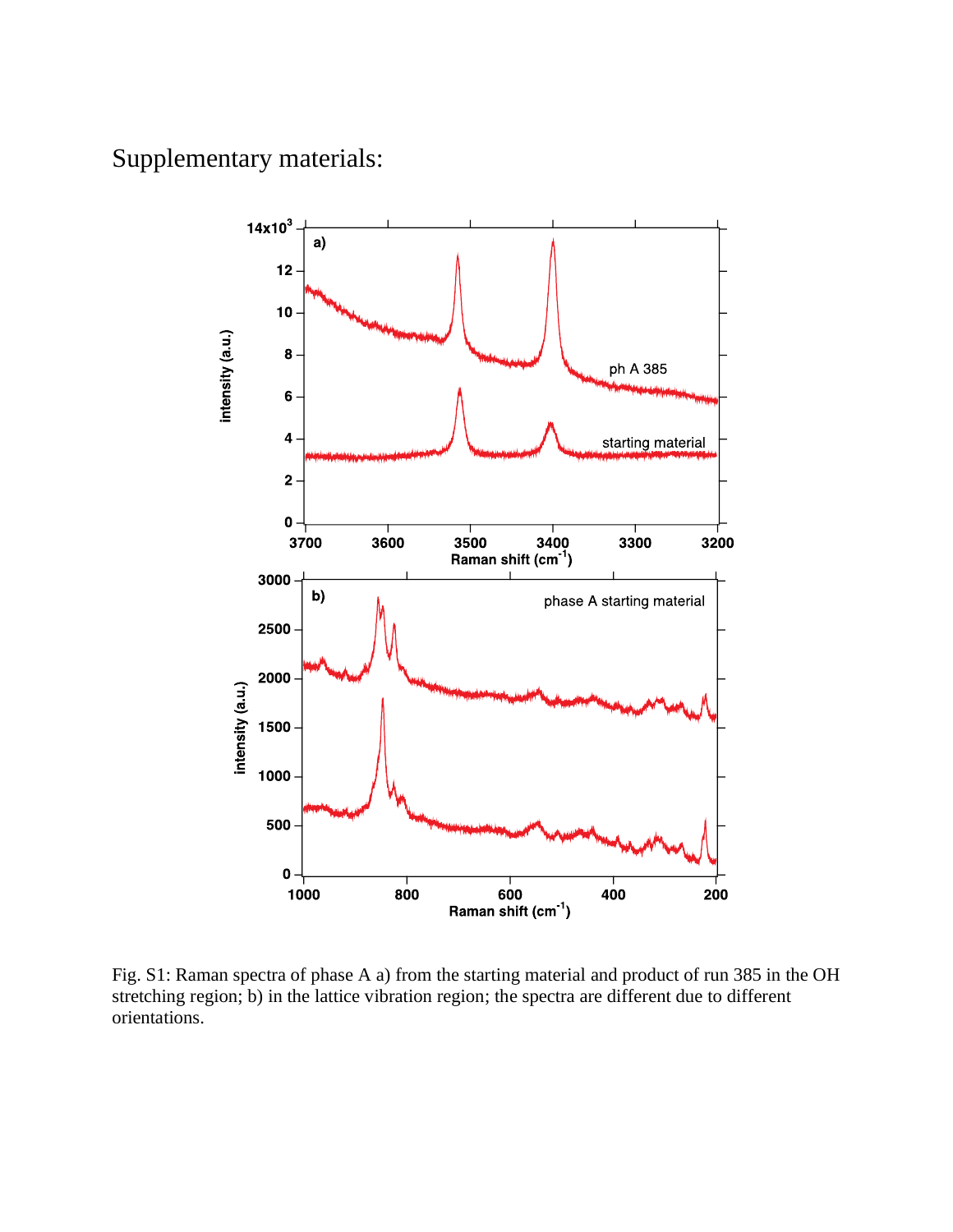

Fig. S2: FTIR spectra taken on a thin film of starting material phase A, a) in the OH region; b) in the MIR.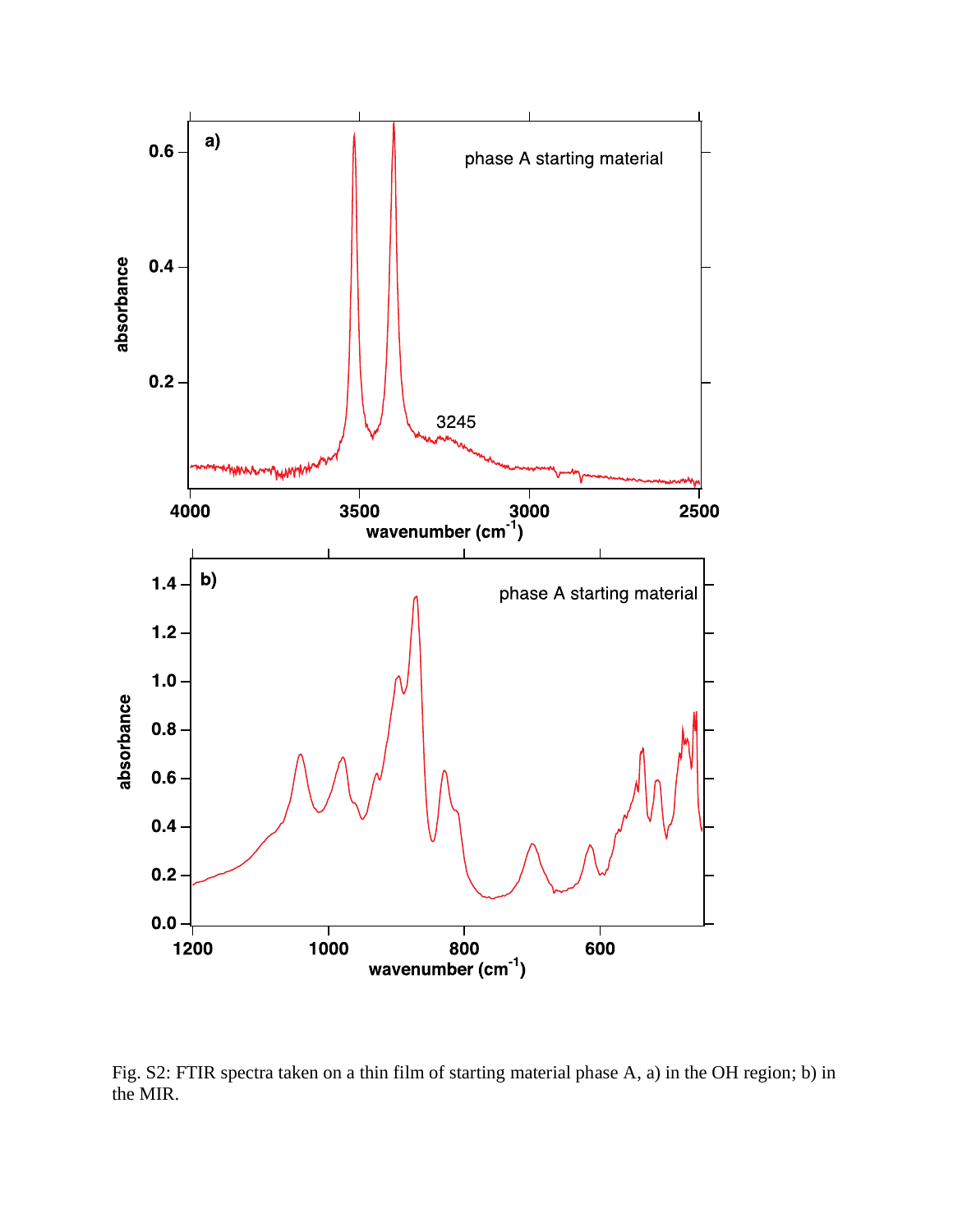

Fig. S3: FTIR spectra in the OH stretching region taken of recovered forsterite and clinoenstatite single crystals from run 501.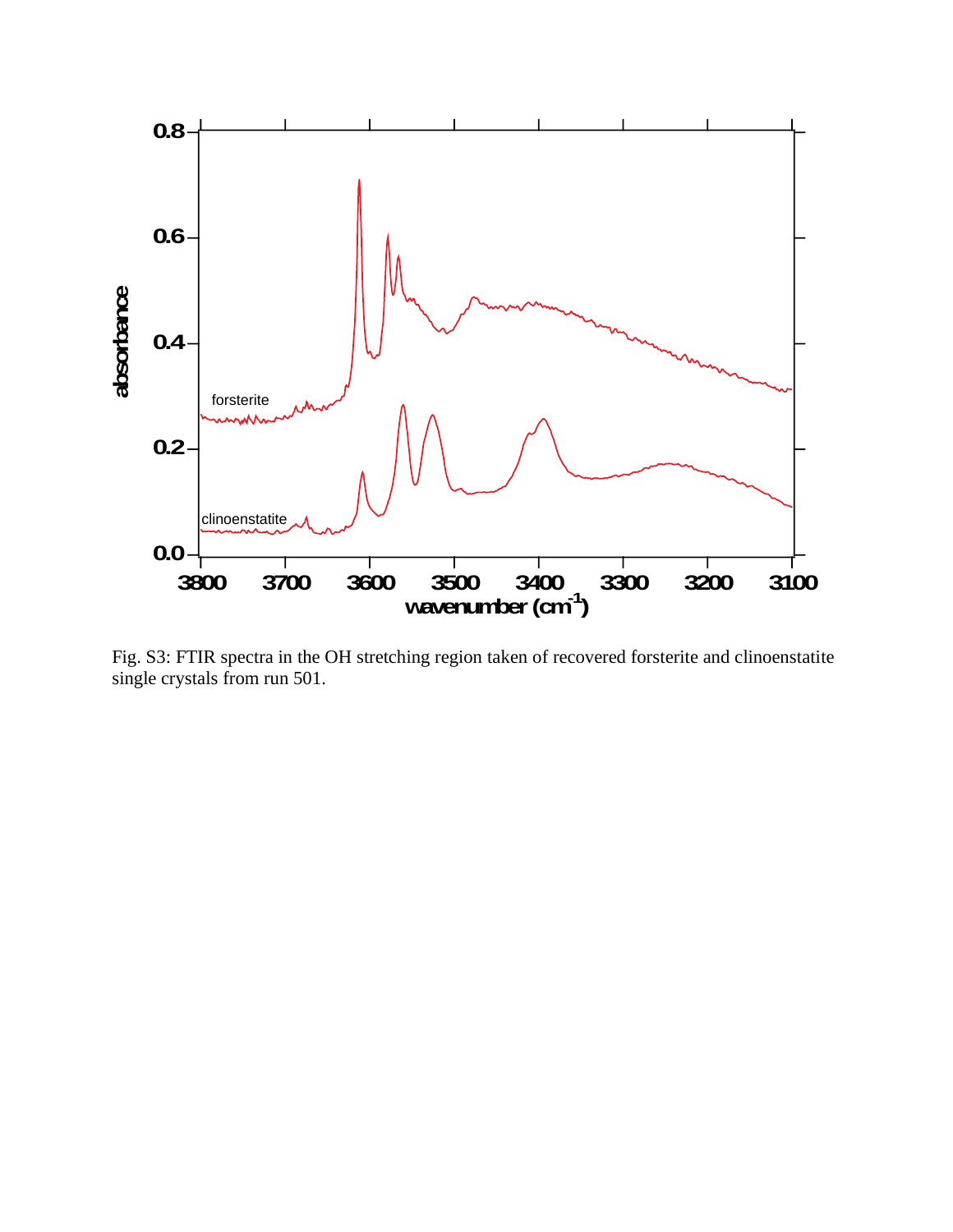

Fig. S4: Si element mapping of the recovered sample of run 383 (Table 1). The thermocouple broke and the temperature was estimated with T versus power calibrations obtained from the later performed experiments. The temperature was estimated to be below about 450 °C. A strong grain size-growth of phase A and Cen is visible, even the experiment lasted only about 40 minutes at 6.7 GPa. Forsterite is very fine-grained. Dark blue phase is phase A, light green is Cen (now LP-Cen), light blue forsterite, red is some  $SiO<sub>2</sub>$  quench. For some unknown reasons, only in this run the amount of  $SiO<sub>2</sub>$  quench is that high (see Fig S5, which only shows traces of SiO<sup>2</sup> quench phase). The reaction progress (growth of phase A and Cen) was estimated quantitatively to about 15%.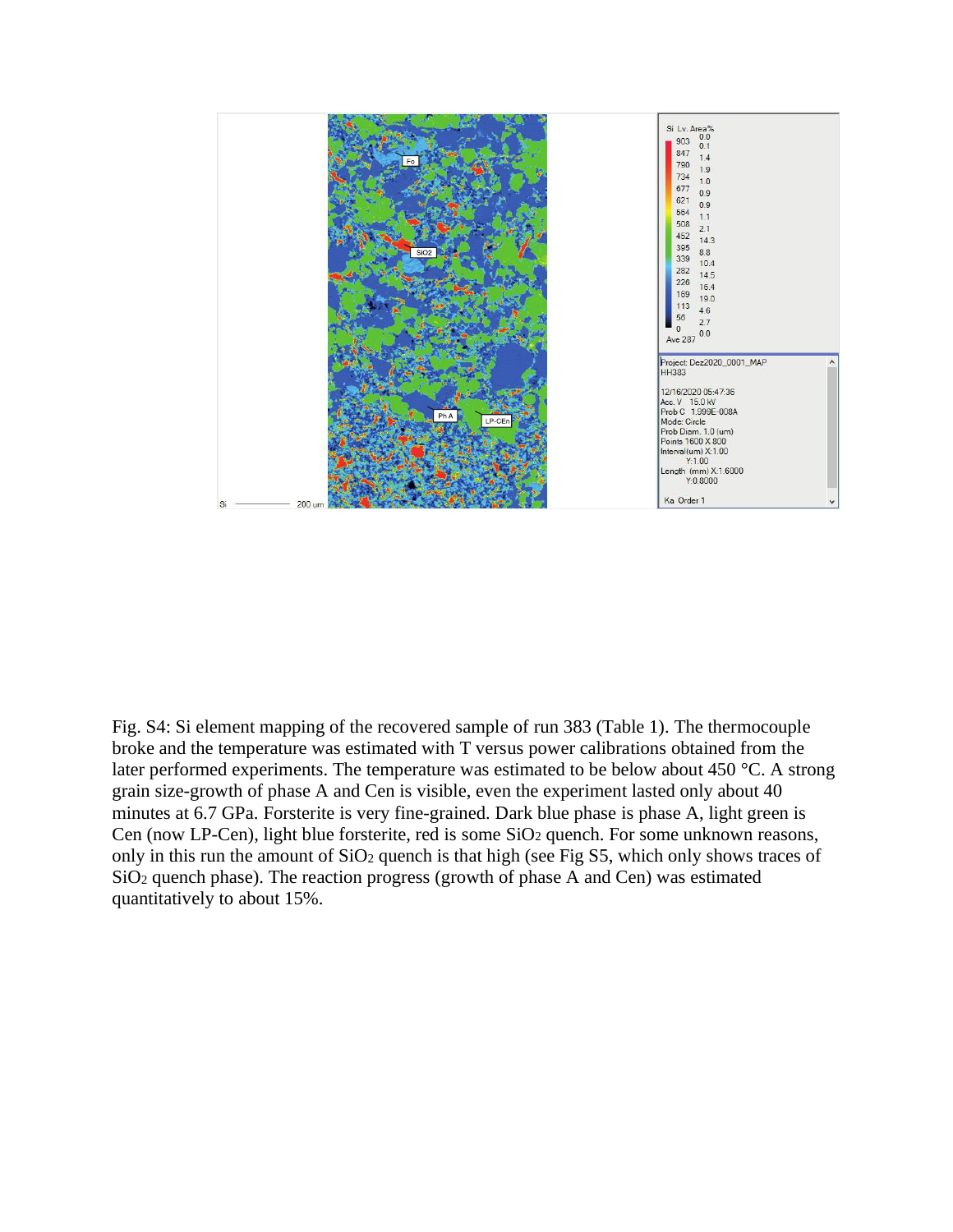

Figure S5: Si element mapping of the product phases of run 385 (Table 1). Dark blue is phase A, light blue is the newly formed forsterite, green corresponds to clinoenstatite and red is some quenched SiO2. We interpret the observed grain-sizes as follows: in the first step, during Tincrease to 700 °C and annealing for 40 minutes at this temperature strong grain-size coarsening of phase A and HP-clinoenstatite took place. In the second step, during annealing to 760 and 800 °C, nano-sized forsterite newly formed from phase A and HP-clinoenstatite.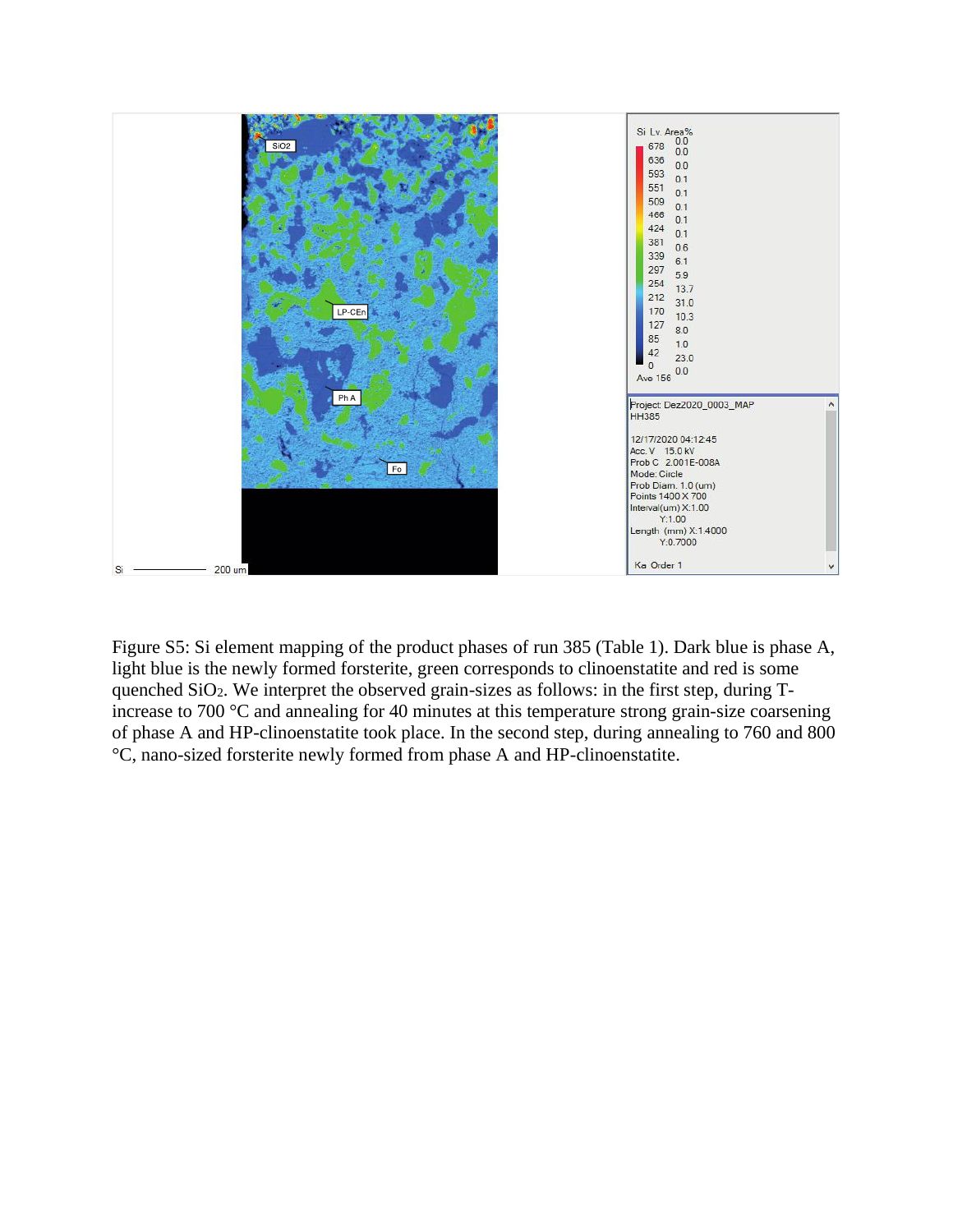

Fig. S6: Reaction progress in run 503 (Table 1) by comparing exemplarily the time-depending intensity change of phase A (reflection 110) shown as black squares and forsterite (reflection 021) shown as red circles. In this run, shortly after reaching 830 °C, 10.2 GPa, the synchrotron beam was shut down for 2 hours. During this duration, the temperature of the experiment was turned down to 200  $\rm{°C}$  (at constant P of 10.2 GPa) and increased to 830  $\rm{°C}$ , when the beam was available again. The reaction progress during the 2 hours at 200 °C is not shown here.